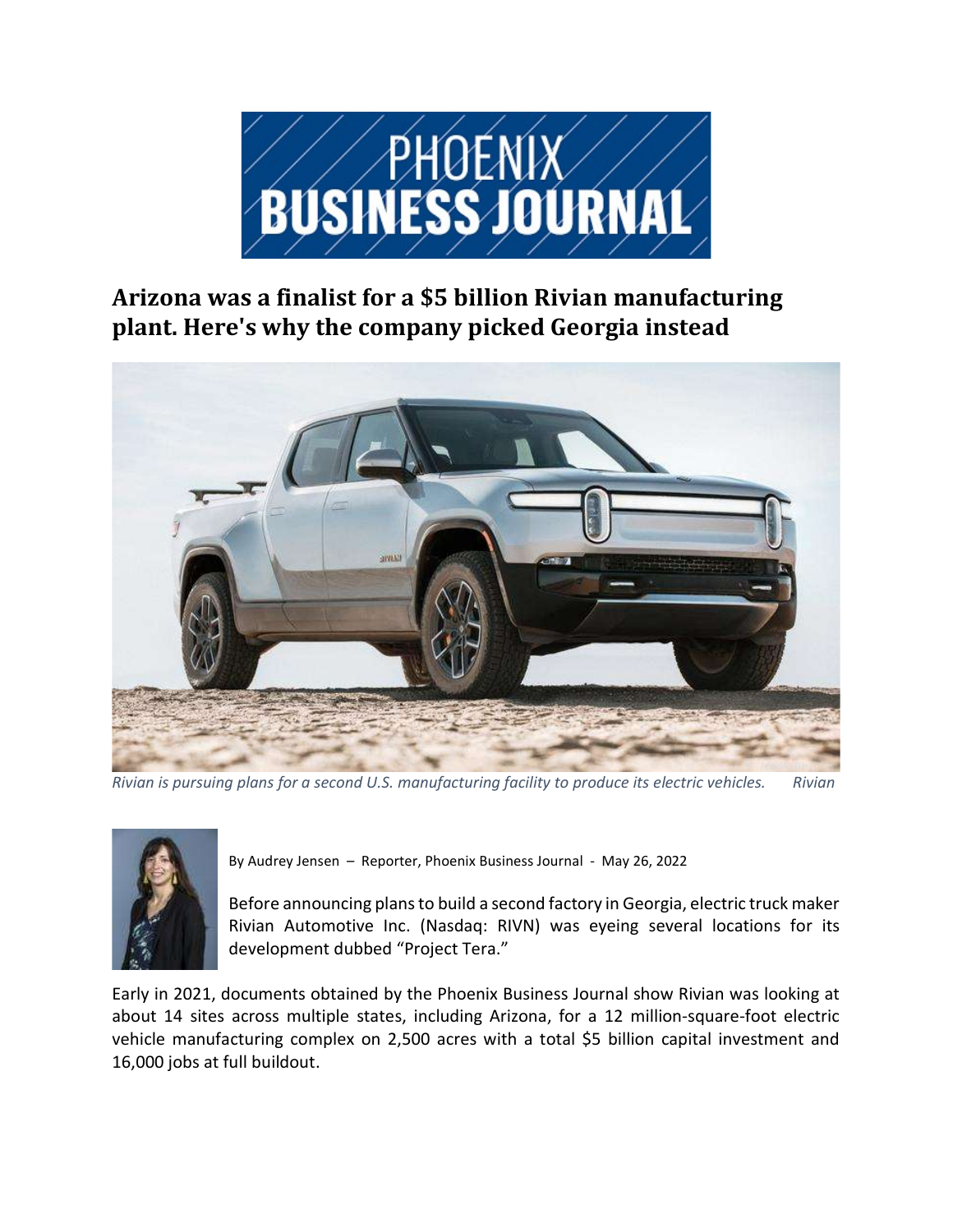The company wanted to finalize the site by summer, quickly break ground and become operational by spring of 2023, but reports said this would likely be delayed due to Covid-19. Rivian also anticipated needing 4 million gallons of water per day, access to rail line, natural gas and 500 megawatts of power at full build out. In comparison, the Taiwan Semiconductor Manufacturing Co.'s first phase will require 200 megawatts, which could power nearly 30,000 homes in Arizona.

By April 2021, Buckeye had been shortlisted as one of about four finalists for the economic development project city officials called the largest in the city's and state's history. The facility was slated to include a supplier park, battery manufacturing plant, technology center and possible test track, and cost an estimated \$1.6 billion to build, documents said.

About a dozen Rivian officials visited the state over two days last spring to seriously look at the Buckeye site, as well as a site in Queen Creek. Reuters reported that Rivian CEO R.J. Scaringe had talked to Gov. Doug Ducey about the project and that Rivian already has a small engineering and test facility in Wittmann, a rural area in the northwest Valley. Officials in other states initially thought Arizona was a favorite because it allows automakers to directly sell vehicles to customers.

But after city, state and utility officials worked for months to put together proposals, provide tours and outline a timeline for the factory, Rivian announced in December it had picked Madison, Georgia, which is east of Atlanta in a growing electric vehicle region, for its proposed plant, which is expected to produce 400,000 vehicles a year, start production in 2024 and employ 7,500 people.

## Why Georgia?

Arizona's electric vehicle supply chain has also seen growth in recent years with the addition of Nikola Corp., Lucid Motors, and LG Energy Solution, but is still in the early stages of becoming a top technology hub. Arizona also has to compete with traditional vehicle manufacturing hubs such as Tennessee while the U.S. works to increase domestic lithium-ion battery manufacturing operations to support the EV sector.

Rivian declined to say why it didn't pick Arizona but said the Georgia site met its criteria such as access to a skilled and diverse workforce, quality education pipeline, opportunities for abundant renewable energy, superior transportation outlets and options and a "community we want to become a part of."

John Boyd, a principal at Boca Raton, Florida-based The Boyd Company Inc., said Georgia made a "full-court press" for Rivian and that one of Gov. Brian Kemp's chief legislative priorities was to boost the state's incentive program. The state gave Rivian a record \$1.5 billion in incentives. Last week, Hyundai Motor Group also revealed plans to build an electric vehicle factory and battery manufacturing plant in Georgia with up to 8,100 jobs and a \$5.5 billion investment only six months after Rivian's announcement.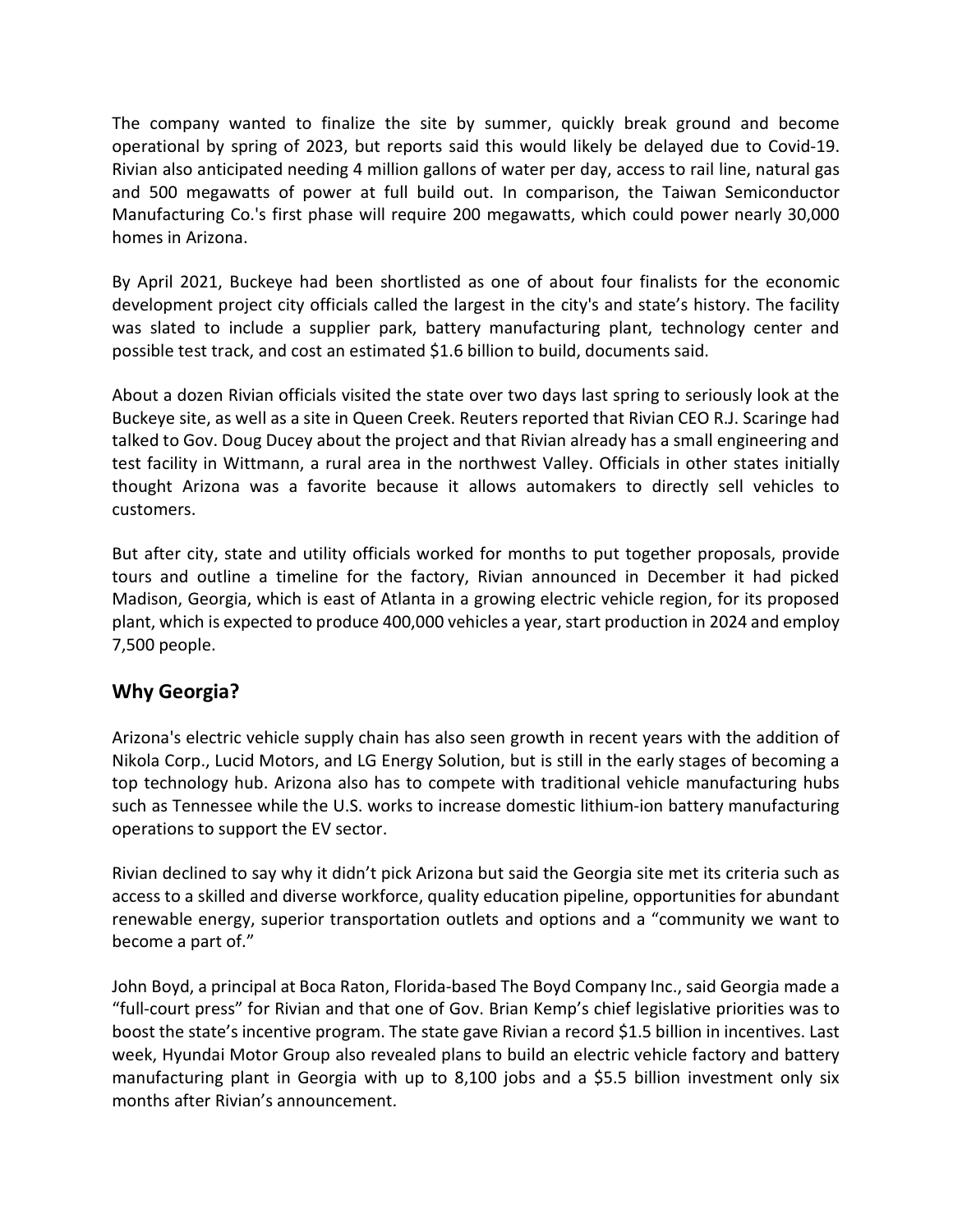"There's a lot of synergies between the EV sector and what's happening with Georgia tech," Boyd said. "It's really impossible to overstate the role that Georgia tech is having with Atlanta's success in attracting EV manufacturers."

But Arizona continues to be in the "mix" for a lot of projects, Boyd said, adding that the state is usually a runner-up or on the shortlist, which can help Arizona land future prospects like suppliers. Phoenix's skillset in cybersecurity is also attractive for electric and autonomous vehicle companies, he said.

Although Phoenix is "well positioned" with a positive business climate, lack of natural disasters and a growing vehicle sector, Boyd said the Phoenix metro, like other growing markets, is seeing a lot of inflated cost pressures, as well as a shortage of housing and affordability issues.

"Manufacturers and warehouse workers can't work remotely, so affordable housing is a major site selection factor today," Boyd said. Taking certain political stances on topics such as abortion can also create a business climate challenge and push companies to other states, Boyd added.

## Behind the deal: Timeline, utilities and incentives key

Before selecting Georgia, documents show Rivian was especially concerned with speed to market and the amount of time it would take for the site to become "shovel ready," including entitlements and infrastructure such as water, sewer and utilities and rail. The company was also interested in sustainability and quality of life in the city.

Last year in an attempt to lure Rivian, Buckeye proposed a 2,000-acre site generally located from Dean to Perryville roads and Broadway Road to MC 85 near Union Pacific rail line. Most of the site is agricultural and vacant land, while about 5 to 10% comprises a dairy farm operation, including 10 homes for workers, sheds and water related infrastructure, according to public records.

Buckeye Mayor Eric Orsborn highlighted the size of the land, access to rail, water availability, proximity to labor force and a "very pro-business growth mindset" in a letter to the Arizona Commerce Authority. The city was the fastest growing in the U.S. over the past decade and has in recent months landed a different battery manufacturing plant and numerous industrial and retail projects.

"I can't properly express in this letter what an impact a project like Tera would have on a community like Buckeye and the region," Orsborn said in the letter. "The employment opportunities in new technology clean vehicles of the future, infrastructure development, and the ability for current and new residents to work close to home will enhance the trajectory of this exciting growing region for decades."

Throughout its proposal, city officials suggested expediting the entitlement process, which includes annexation and rezoning, to six months; entering into a public-private partnership to